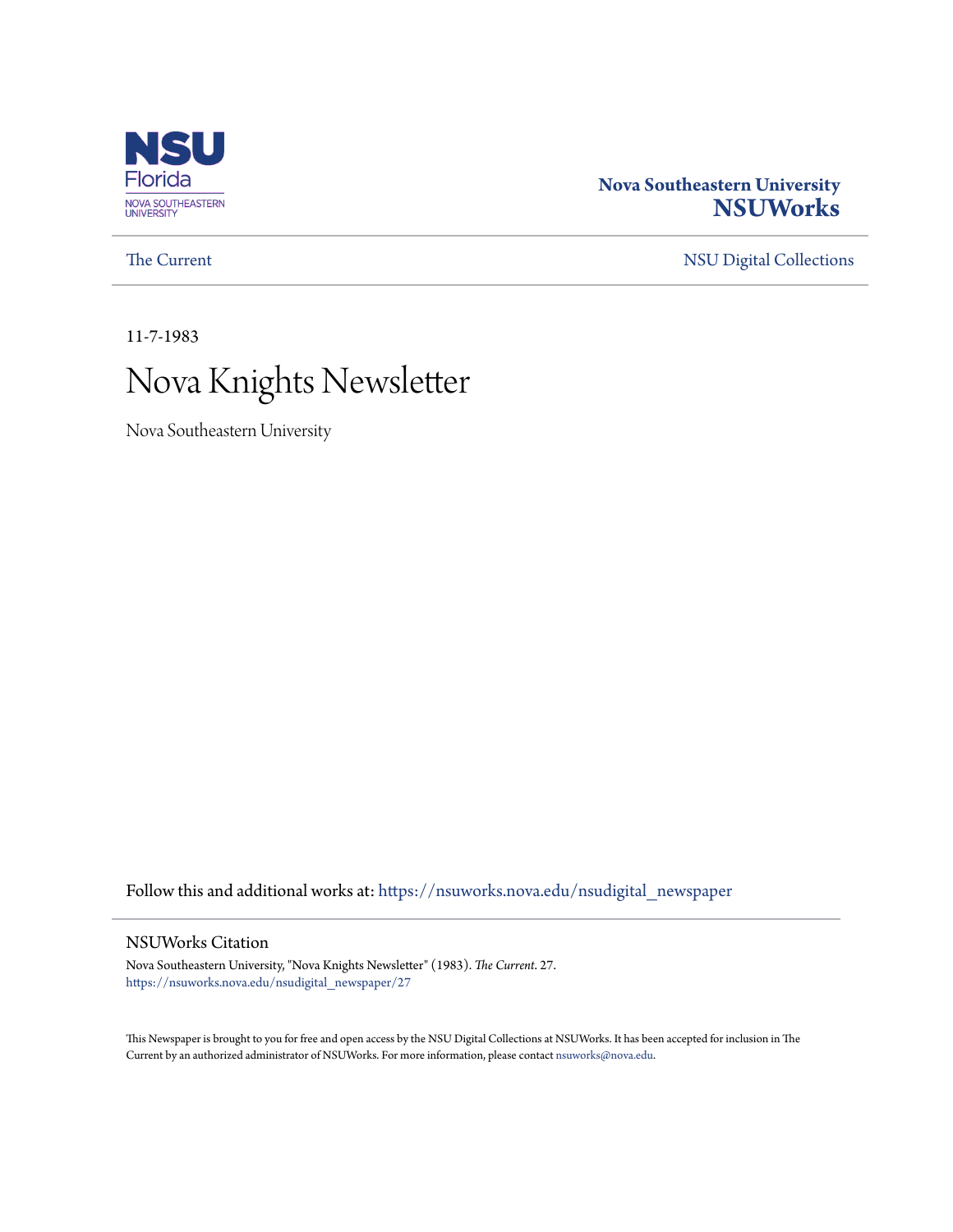Nova Knights Newsletter

,.



Monday, November 7, 1983

## A

#### NOVA KNIGHT NEWSLETTER CLUB

A newsletter club is now being organized. This club's function will be to formulate a newletter each week to be distributed to students, faculty and staff. We would like to enlarge the format of this current newsletter and gradually shape it into <sup>a</sup> regular newspaper. Many enthusiastic students will be needed to make an exciting newsletter possible. We need good writers, organizers, and artistic people. If you would like to be a part of the Nova Knight Newsletter staff, please contact Matthew Hartsfield either personally or leave a note with your name and phone number in the newsletter box in Room 245. Please get involved! We need your help.

#### \*\*\*HALLOWEEN PARTY\*\*\*

The Nova Halloween Party held at the Kapok Tree Inn was a "howling" success. We wish to thank all the students, faculty, and staff who participated in full costume. Special thanks goes to the new Student Government Association (Ed Artau, Robert Lamelas, Carolee Gulino, Mike Levinson, and Jim Levey) who sponsored this spooky event. If you would like to see pictures from the party, please stop in the Student Affairs Office (P-245).

## **Nova University hoping to** \_d9 w~JL **in soccer league**

#### By Pedro Abigantus Sun-Tattler sports correspondent

College soccer has become very popular in South Florida during the past few years and Nova University wants to get into the act.

Nova entered Its team In an area men's league last year, but the squad - without a coach, didn't fare too well.

The Nova Knights will go at it again this<br>fall, though, in the Gold Coast Men's Soccer League.

The Knights will be better organized this year as Nova has a coach in Darrell Fein, and a full contingent of players.

and a full contingent of players.<br>"Last year we got togetler in a very<br>informal besis," says Jim Levey, a second<br>year Nova player. "It turned out we didn't have the cohesiveness that we needed. The willingness of the players will make a big. difference this year."

If the Nova club does well during its league competition, it may compete on the intercollegiate level during the 1984 NCAA<br>Division II season, something the players<br>are hoping for.

"It would be nice to play a college ... "It would be nice to play a college er that within a few years Nova can have a<br>team that could compete with South Florida's other schools."

For Nova to compete successfully against South Florida schools, it would have to compete with such nat', and power-<br>houses as NCAA Division II champion<br>Elected: International Division II Florida International, Biscayne College<br>and Florida Atlantic - all in the same

metropolitian area.<br>That fact has team forward Joel Only-<br>blnde puzzled. He says, "Before we think<br>about playing college soccer we should see how the teams around here are. I feel we will have a better team this year since we are more organized and have a coach."

When official practices for the Nova Soccer Club began last week, about 20 players came out with one goal in mind: to<br>be successful so that Nova University will have an Intercollegiate soccer program next year.